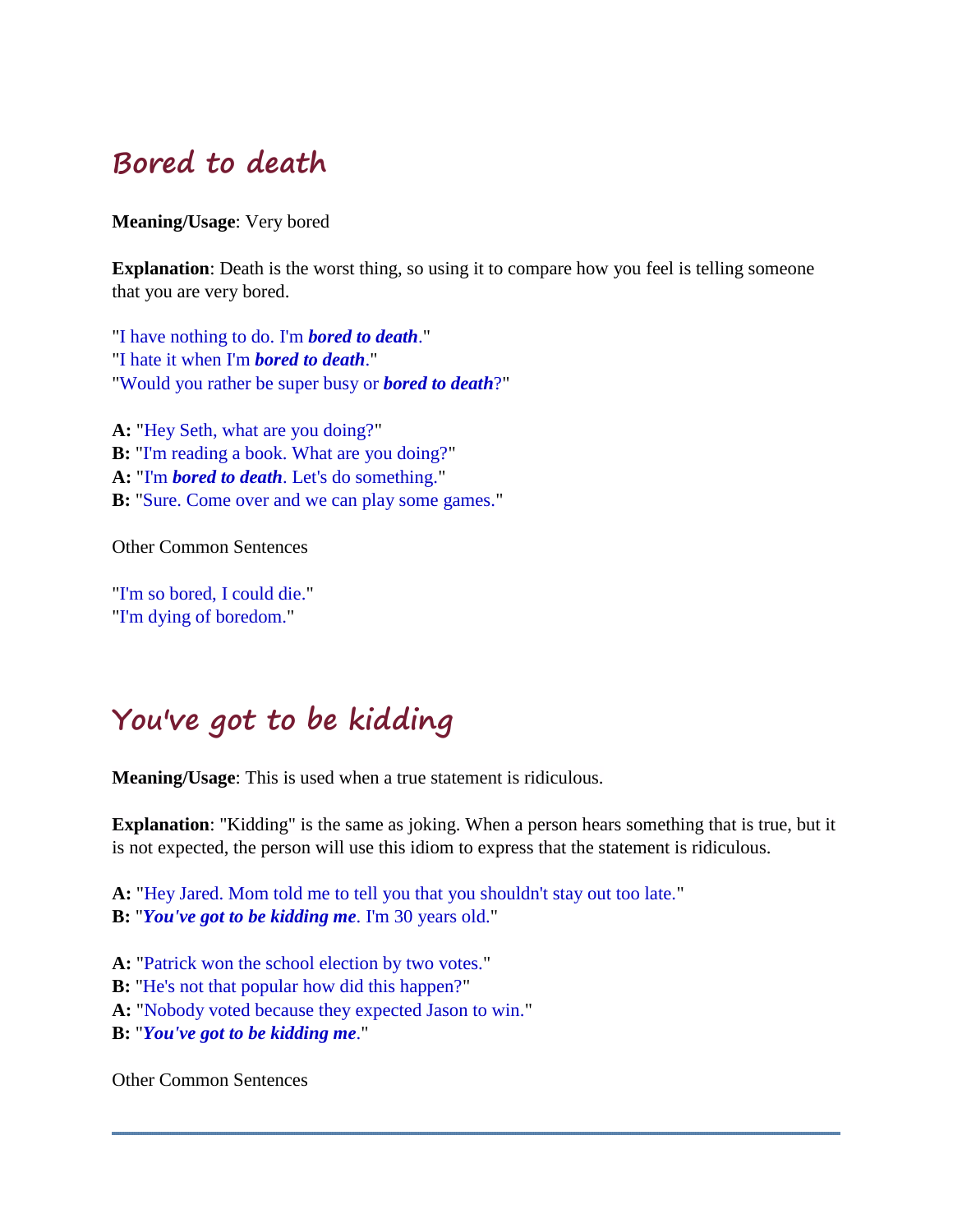"I really hope you're wrong." "Please tell me it ain't so."

# **Sick and Tired**

**Meaning/Usage**: Used when you no longer enjoy something because you have done it too many times.

**Explanation**: It is common to say, "I'm sick of it" or "I'm tired of it." Both of these are negative terms. If you have to do something again, it will either make you feel sick or tired because you do not enjoy it.

"I'm *sick and tired* of eating the same thing for lunch everyday." "I'm getting *sick and tired* of this song. They play it way too often at this club." "I'm *sick and tired* of listening to him nag all the time."

**A:** "Where are you going for lunch today?" **B:** "I don't know... how about a burger?" **A:** "No. I eat that almost everyday. I'm getting *sick and tired* of them." **B:** "Let's go eat teriyaki then."

Other Common Sentences

"I'm getting sick of this phone. I think I'll buy a new one." "I'm tired of the same routine. I need to find something new and different."

# **Call it a day**

**Meaning/Usage**: Used to express that the work day is over.

**Explanation**: "Call it" is often times used to make a decision. When you add "day" to this, then a person is making a decision to say that the day is over. This is mostly used to end a working day.

"Let's *call it a day*. I'm too tired to continue working." "We can't continue working without Mike, so let's *call it a day*." "It's already nine o'clock. Let's *call it a day*."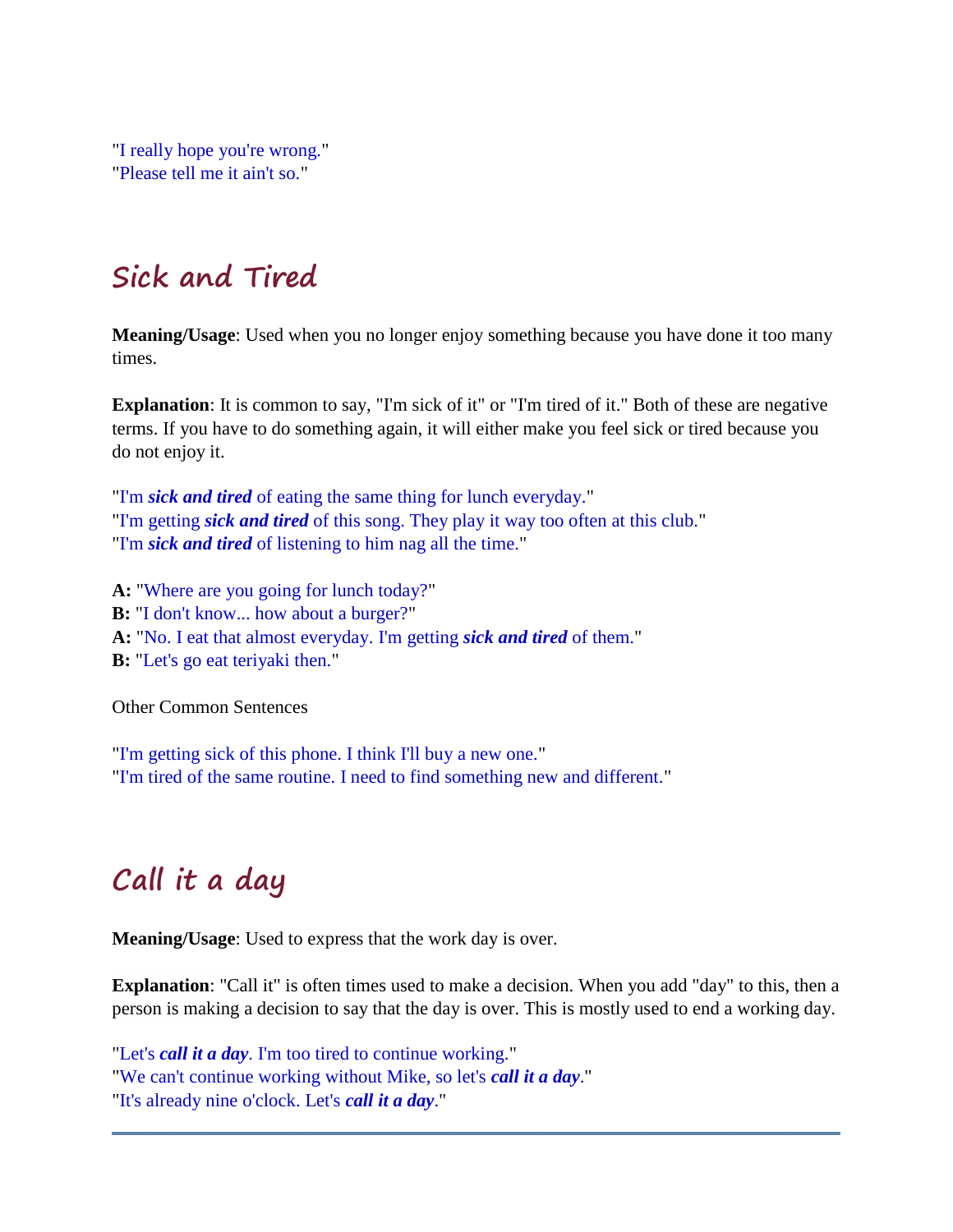**A:** "How much more work do we have for tonight?" **B:** "I think we finished everything for the day." **A:** "Good. Let's *call it a day* then."

Other Common Sentences

"Let's turn in for the night." "I think we should pick it up from the morning." pick it  $up =$  continue

#### **Get on one's nerves**

**Meaning/Usage**: Used when someone or something is bothering you.

**Explanation**: Your body uses your "nerves" to feel any sensation such as a tap on the shoulder, a poke, a hot fire that is too close, or anything else. In this phrase, "nerves" is not used in a physical way, but to express that they are **feeling** bothered by what is happening.

"You're beginning to *get on my nerves*." "Will you please stop doing that? It's *getting on my nerves*." "His whining is *getting on my nerves*."

**A:** "He doesn't like his birthday present." **B:** "He's starting to *get on my nerves*. It's one thing to not like it, but it's another to complain about it. We tried our best to get him a good present." **A:** "Yeah. It's bothering me too."

Other Common Sentences

"You're beginning to annoy me." "His complaints are starting to bother me."

# **Couch potato**

**Meaning/Usage**: Used when someone watches too much television.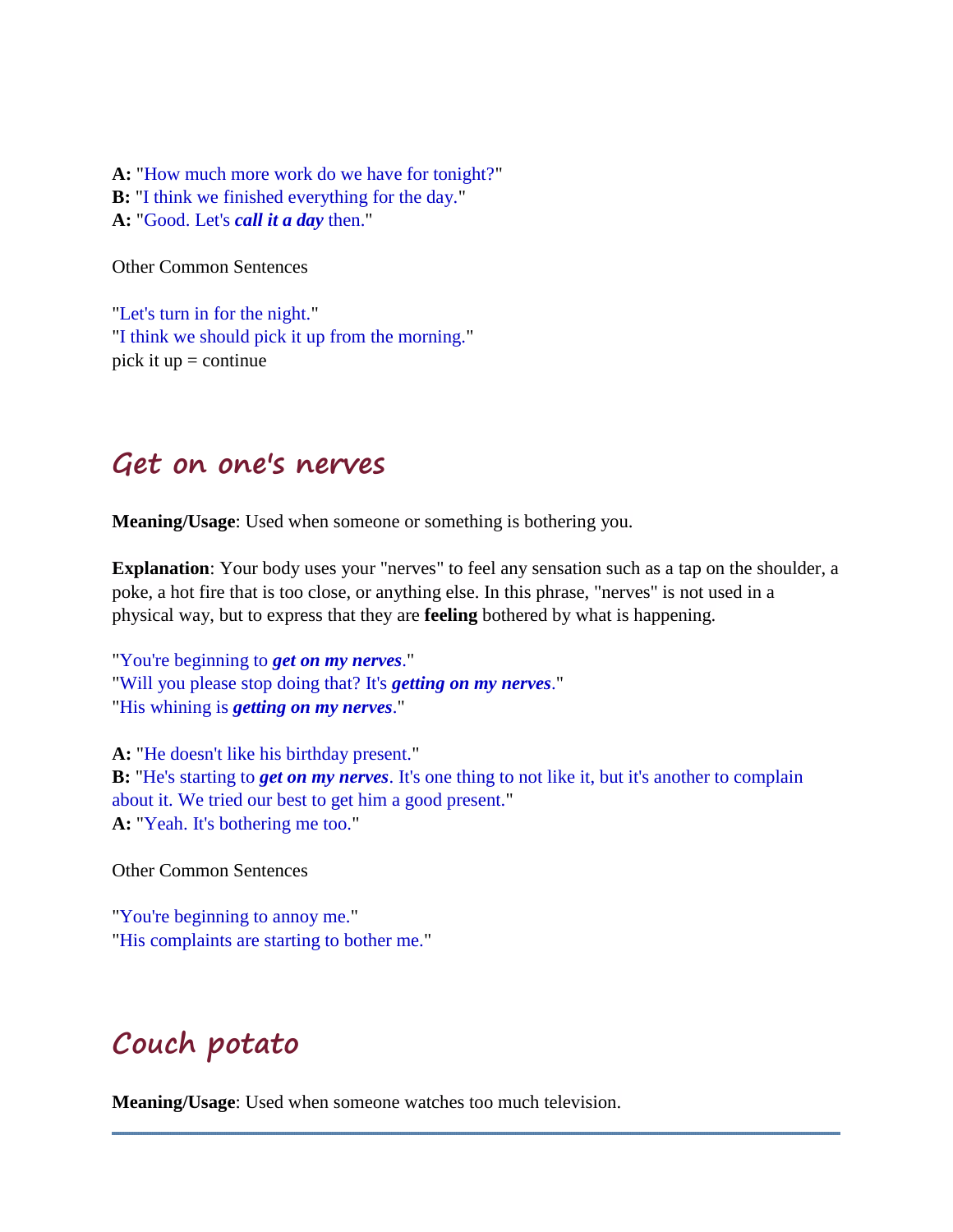**Explanation**: This was created for someone watching too much television because in some western countries, a person usually sits on the "couch" and eats "potato" chips while watching television.

"My husband is a *couch potato*. He sits in front of the TV all day long." "You have a huge belly because you're a *couch potato*." "I should be more active and less of a *couch potato*."

**A:** "James. We're going to play basketball. Do you want to play?" **B:** "No, I'm going to watch TV today." **A:** "You did that all day yesterday. You better stop being a *couch potato* or you're going to get a big fat belly."

Other Common Sentences

"Good luck trying to get his attention. He's glued to the television."

### **Read one's mind**

**Meaning/Usage**: When someone says something that you were also thinking about.

**Explanation**: This is a stronger way of saying, "I was thinking of that too."

"You *read my mind*." "I was going to suggest that. You must have *read my mind*."

**A:** "Do you want to go play pool?"

**B:** "You *read my mind*. That's exactly what I was thinking too."

### **Feel blue**

**Meaning/Usage**: Feel sad

**Explanation**: Long time ago, blue was related to the rain. Whenever the fictional god Zeus was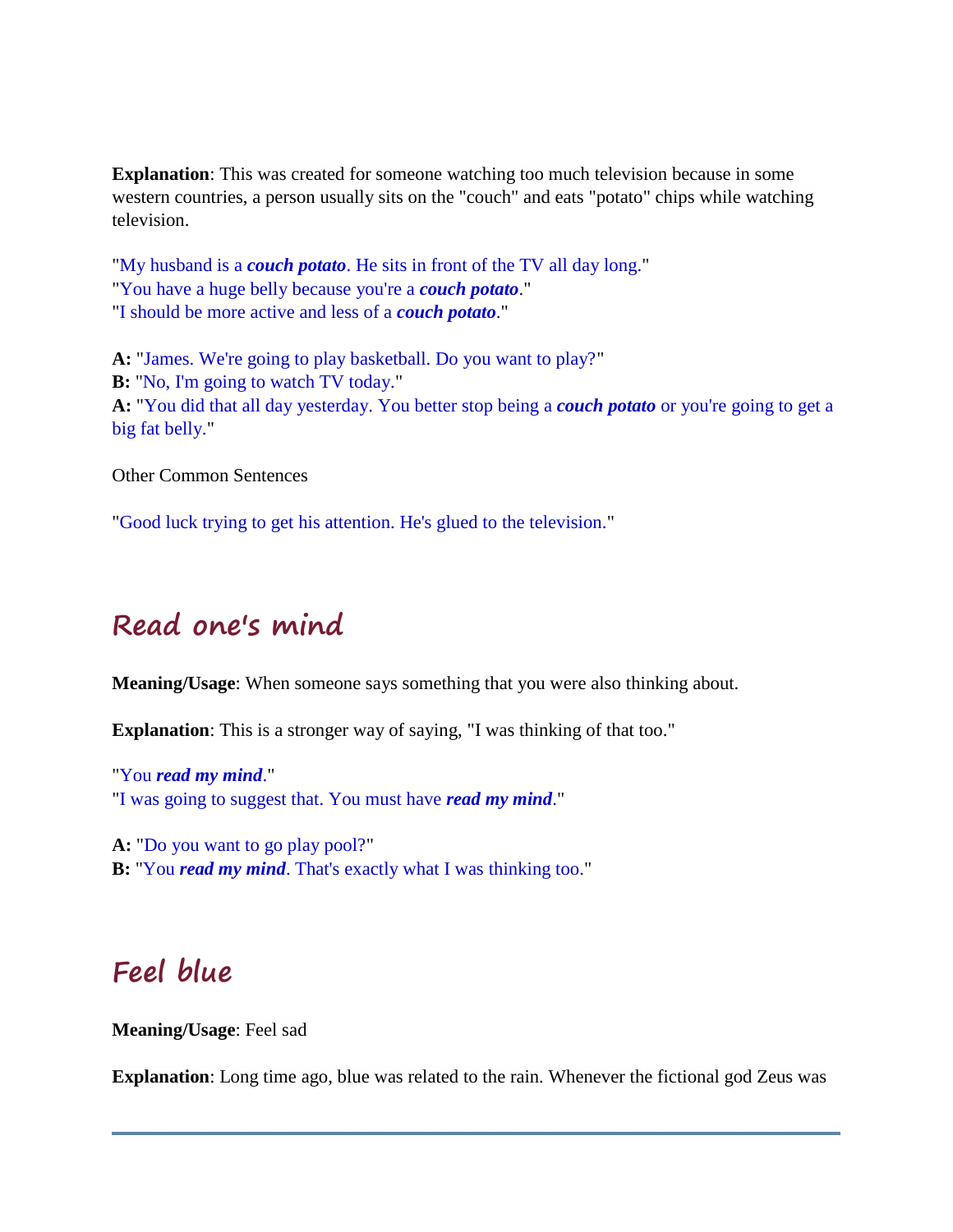sad, he would make it rain (crying).

"What a gloomy day. It makes me *feel blue*." "Whenever I *feel blue*, I like to listen to upbeat music." "Matt's feeling a little *blue right* now. Let's go cheer him up."

**A:** "Where is Matt these days? I haven't seen him in a while." **B:** "He *feels a little blue* because he can't find a girlfriend." **A:** "Let's go cheer him up."

Other Common Sentences

"I feel a little depressed right now." "I don't know why, but I just feel sad." "Even though it's a nice day, I feel gloomy inside."

#### **Fender bender**

**Meaning/Usage**: A small car accident

**Explanation**: "Fender" is the car body part that is right above the tire. "Bender" is derived from bend. Since the fender is a small part compared to the hood and door, and bend is not as bad as break or crack, combining these two indicates that the accident is very small. Like a small dent or scratch.

"I got into a small accident. It was just a *fender bender*." "I got into a *fender bender* in the parking lot." "I can't believe the damage is going to cost me 800 bucks. It was just a *fender bender*."

**A:** "I got into a car accident." **B:** "That sucks. You didn't get hurt did you?" **A:** "No. It was just a *fender bender*."

Other Common Sentences

"It was a small accident." "I rear ended him, but luckily there was no damage."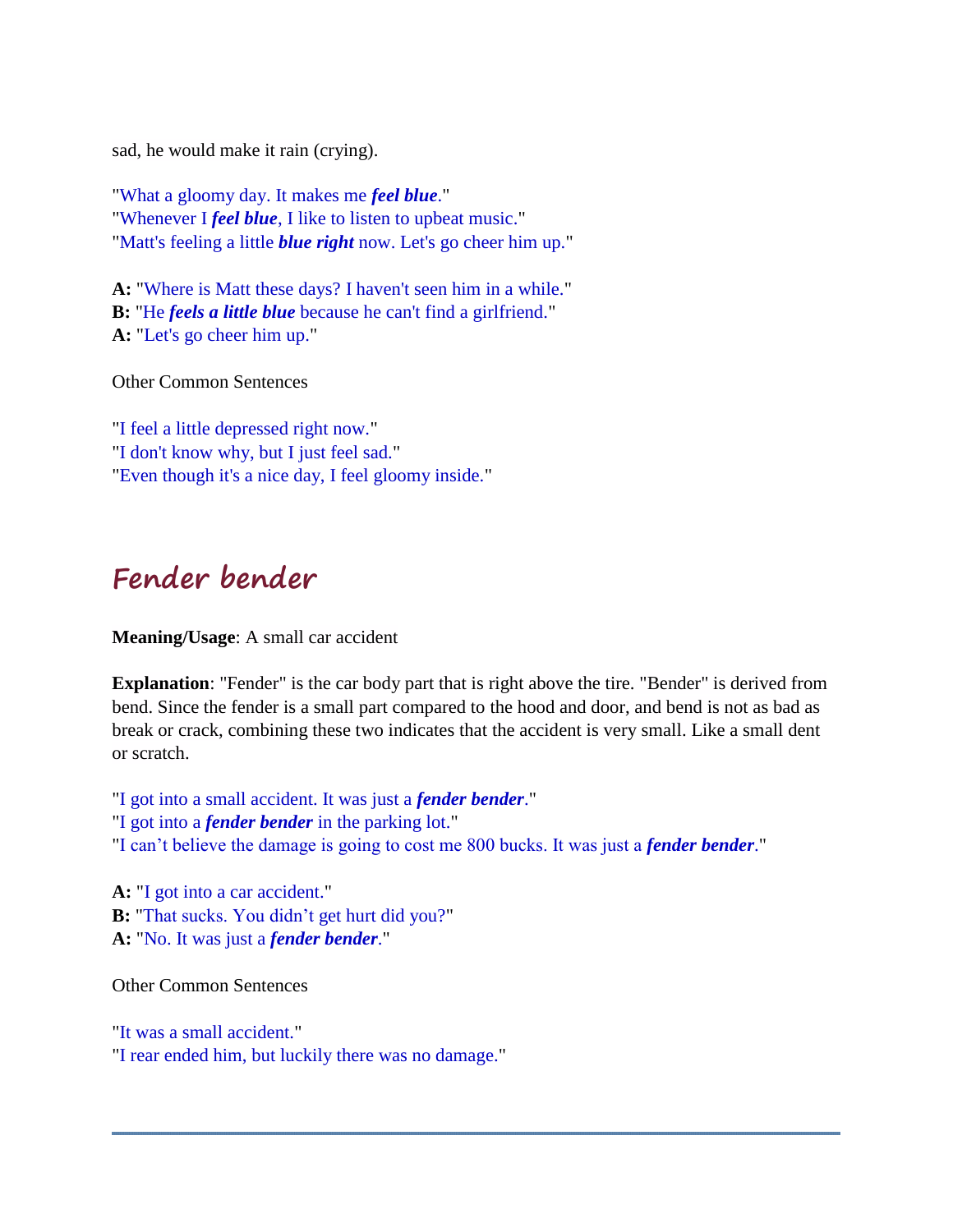#### **Get foot in the door**

**Meaning/Usage**: Taking or passing the first step of a longer process; Generally used when referring to an entry level position that will eventually lead to better opportunities.

**Explanation**: There is no use trying to get to the 10th floor if you can't even get through the door. So getting through the door is extremely important. This statement expresses optimism.

"It's not a great position, but at least my *foot is in the door*." "I need to find a way to *get my foot in the door*." "I'm doing an internship for SK Telecom. It's an opportunity to *get my foot in the door*."

**A:** "Did you find a job yet?" **B:** "No. I'm still looking." **A:** "With the sagging economy, it's hard to find a job." **B:** "Yeah. I'm even considering a lower position. At least I'll have *my foot in the door*."

Other Common Sentences

"I'm working in the mail room. But I'm hoping I can change positions now that I'm in the company." "I hate my position, but it's the only way I could start in this company."

### **Chicken**

**Meaning/Usage**: Being afraid or scared

**Explanation**: Chickens are very timid, afraid or scared of many things. It is common to use animals to express traits such as "sly as a fox" or "strong as a bear."

"There's nothing to be scared of. Don't be a *chicken*." "Everyone thinks I'm a *chicken* because I didn't go bungee jumping with them." "Stop being a *chicken* and just go."

**A:** "Did you ask Martha on a date?" **B:** "No. I was about to, but I got a little nervous."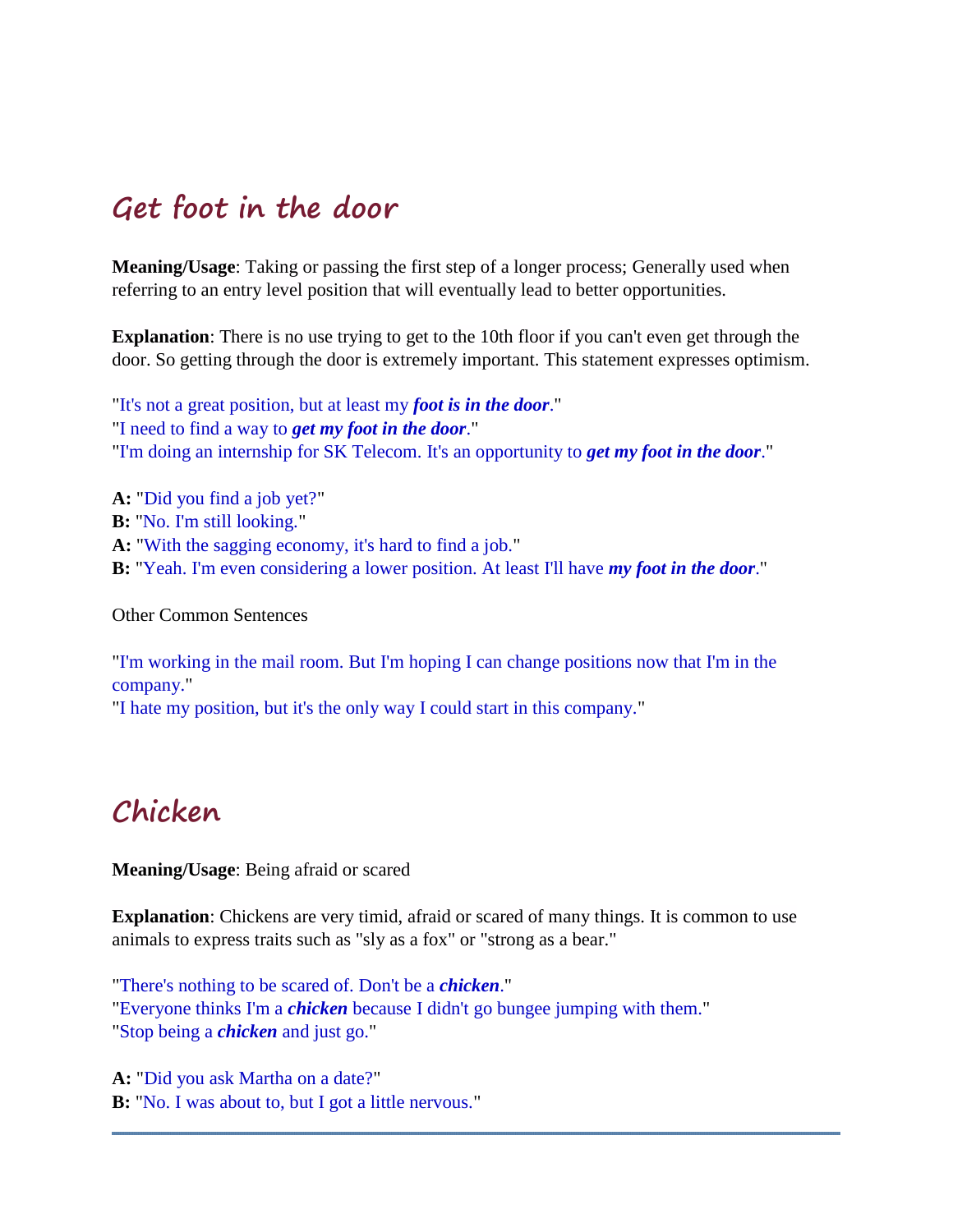**A:** "You're such a *chicken*."

Other Common Sentences

"I didn't know you were afraid of insects. You're a scaredy cat." "He's a coward. He wouldn't even go on the rollercoaster ride." "Jack is scared of everything. He's such a sissy."

### **Give somebody a hard time**

**Meaning/Usage**: Make someone feel bad for making a mistake.

**Explanation**: This can be done by complaining to the person a lot, ignoring the person, giving them a punishment, or anything that will make the person go through a hard or difficult time.

"Suzie *gave him a hard time* for not showing up to her recital." "Stop *giving me a hard time*. There was nothing I could do about it." "If you don't finish your project, the manager is going to *give you a hard time*."

**A:** "My mom *gave me a hard time* for one bad grade on my report card." **B:** "That's a tough situation. My parents never *gave me a hard time* for bad grades."

Other Common Sentences

"Albert is making it difficult for me." "He's getting on my case about my comment."

#### **Make up one's mind**

**Meaning/Usage**: Make a decision

**Explanation**: This is usually used when someone can't make a decision. Not only does it mean to make a decision, it also implies to do it quickly.

"We don't got all day, *make up your mind*." "*Make up your mind*, we don't have much time."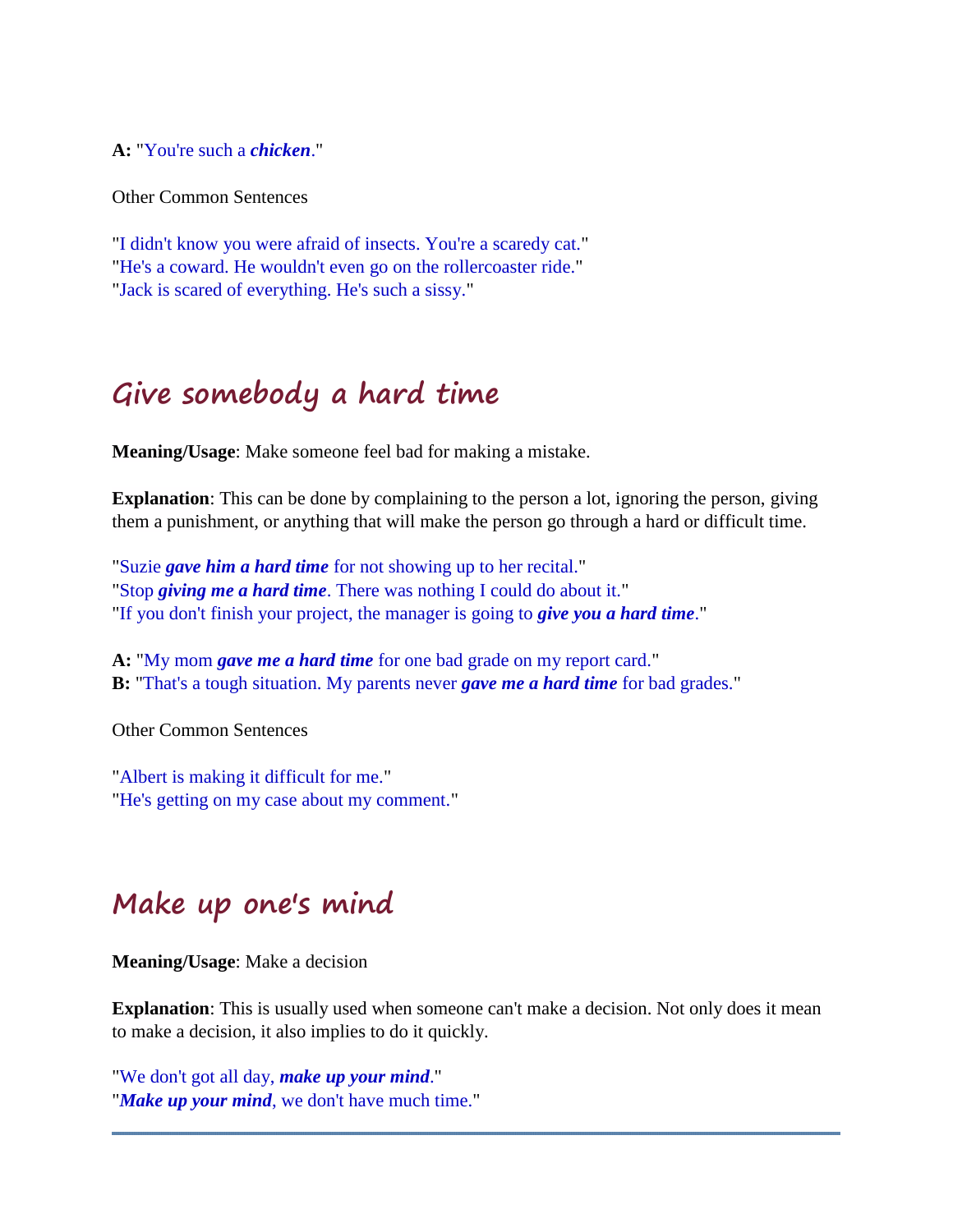"I can't *make up my mind*. Can you help me decide?" "If you don't *make up your mind*, I'll choose for you." "Both of them look really good. I can't *make up my mind*."

**A:** "I don't know which one to get." **B:** "They're both pretty good, so just pick one." **A:** "I always regret it when I pick the wrong one." **B:** "You're picking between white chocolate or regular chocolate. There is no wrong answer so hurry up and *make up your mind*."

Other Common Sentences

"I can't decide which one to take." "I don't know if I should get the Volvo or the Ford." "I like both of them too much to decide."

#### **Go Dutch**

**Meaning/Usage**: Each person paying for themselves. For example, going Dutch on a date is indicating both guy and girl will pay for themselves instead of one buying for the other.

**Explanation**: Why "Dutch" is used in this way is not completely confirmed. One reason is because of Dutch doors that contained two equal parts. Another reason was due to the rivalry between the English and Dutch in the 17th century.

"You don't have to pay for me. Let's *go Dutch* today." "I can't believe John didn't pay for me. We ended up *going Dutch* on the whole date." "I actually prefer *going Dutch* because I don't want to feel indebt to anyone."

**A:** "How was your date with Sarah?" **B:** "I'm not sure. It was just ok." **A:** "Why do you say that?" **B:** "She didn't let me pay for her share. She insisted that we *go Dutch* for everything."

Other Common Sentences

"I'll pay half of it." "Let's pay together."